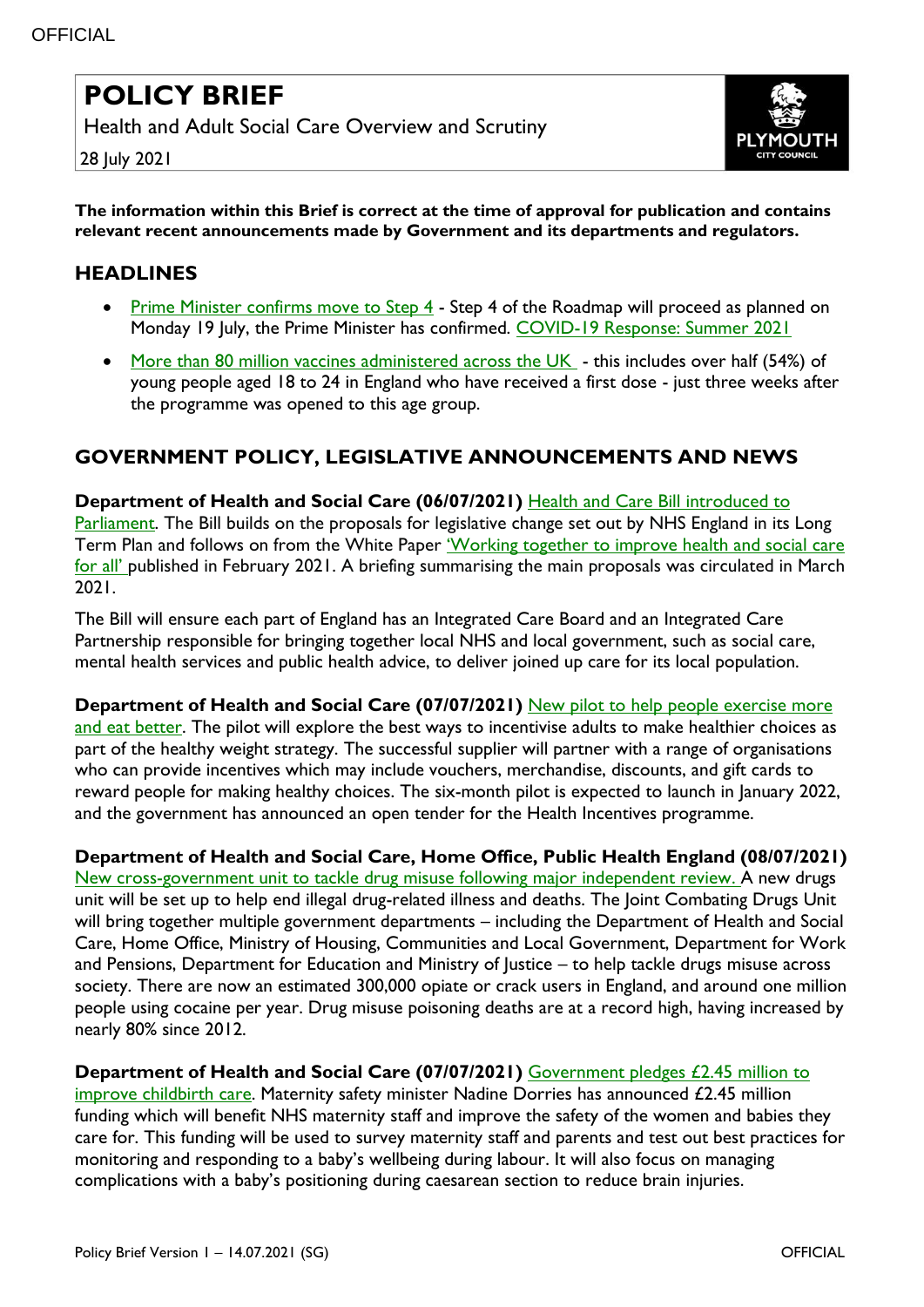**Department of Health and Social Care (01/07/2021)** [New services launched to help people](https://www.gov.uk/government/news/new-services-launched-to-help-people-achieve-a-healthier-weight-and-improve-wellbeing?utm_medium=email&utm_campaign=govuk-notifications&utm_source=945dcfc4-1ca2-45ff-b81f-b0248d7a401d&utm_content=immediately)  [achieve a healthier weight and improve wellbeing.](https://www.gov.uk/government/news/new-services-launched-to-help-people-achieve-a-healthier-weight-and-improve-wellbeing?utm_medium=email&utm_campaign=govuk-notifications&utm_source=945dcfc4-1ca2-45ff-b81f-b0248d7a401d&utm_content=immediately) Thousands of adults and children will benefit from new services launched across England to help them achieve a healthy weight and boost their wellbeing, as part of the government's continued drive to tackle obesity. Launching today, the NHS Digital Weight Management Programme – backed by  $£12$  million of government funding – will offer free online support via GP and primary care teams referrals for adults living with obesity, who also have a diagnosis of either diabetes, high blood pressure or both, to help manage their weight and improve their health. Alongside this, the government is providing £30 million of new funding to councils across England to roll out expanded management services for adults living with obesity.

**Department of Health and Social Care (26/06/2021)** The Rt Hon Sajid Javid MP appointed [Secretary of State for Health and Social Care.](https://www.gov.uk/government/news/the-rt-hon-sajid-javid-mp-appointed-secretary-of-state-for-health-and-social-care) The Queen has been pleased to approve the appointment of the Rt Hon Sajid Javid MP as Secretary of State for Health and Social Care following the resignation of the Rt Hon Matt Hancock MP.

**Department of Health and Social Care (27/06/2021)** [Adult social care given over £250 million](https://eur02.safelinks.protection.outlook.com/?url=https%3A%2F%2Fwww.gov.uk%2Fgovernment%2Fnews%2Fadult-social-care-given-over-250-million-extra-to-continue-coronavirus-covid-19-protections%3Futm_medium%3Demail%26utm_campaign%3Dgovuk-notifications%26utm_source%3D9bcdff1d-4bcc-457d-9030-352dc453f095%26utm_content%3Dimmediately&data=04%7C01%7Clucy.davis%40plymouth.gov.uk%7Ca3c70278e436497cc94108d938f856e9%7Ca9a3c3d1fc0f4943bc2ad73e388cc2df%7C0%7C0%7C637603461518925787%7CUnknown%7CTWFpbGZsb3d8eyJWIjoiMC4wLjAwMDAiLCJQIjoiV2luMzIiLCJBTiI6Ik1haWwiLCJXVCI6Mn0%3D%7C1000&sdata=B9UefUL0nGc%2BHYnSl%2FFIwEfTaPnDGVA7CiAgspZI%2FxA%3D&reserved=0)  [extra to continue coronavirus \(COVID-19\) protections.](https://eur02.safelinks.protection.outlook.com/?url=https%3A%2F%2Fwww.gov.uk%2Fgovernment%2Fnews%2Fadult-social-care-given-over-250-million-extra-to-continue-coronavirus-covid-19-protections%3Futm_medium%3Demail%26utm_campaign%3Dgovuk-notifications%26utm_source%3D9bcdff1d-4bcc-457d-9030-352dc453f095%26utm_content%3Dimmediately&data=04%7C01%7Clucy.davis%40plymouth.gov.uk%7Ca3c70278e436497cc94108d938f856e9%7Ca9a3c3d1fc0f4943bc2ad73e388cc2df%7C0%7C0%7C637603461518925787%7CUnknown%7CTWFpbGZsb3d8eyJWIjoiMC4wLjAwMDAiLCJQIjoiV2luMzIiLCJBTiI6Ik1haWwiLCJXVCI6Mn0%3D%7C1000&sdata=B9UefUL0nGc%2BHYnSl%2FFIwEfTaPnDGVA7CiAgspZI%2FxA%3D&reserved=0) People in care homes or those being cared for at home will benefit from an extra £250 million to continue to protect them from COVID-19 transmission. Made up of £142.5 million Infection Control Funding and £108.8 million for testing, the fund will help protect people in adult social care by continuing to meet the cost of rigorous infection prevention and control measures, as restrictions in wider society are eased, and supporting rapid, regular testing of staff to prevent COVID-19 transmission.

**Department of Health and Social Care (24/06/2021)** [New advertising rules to help tackle](https://www.gov.uk/government/news/new-advertising-rules-to-help-tackle-childhood-obesity?utm_medium=email&utm_campaign=govuk-notifications&utm_source=cc87158f-dd20-4e5c-b24c-4874d255b633&utm_content=immediately)  [childhood obesity.](https://www.gov.uk/government/news/new-advertising-rules-to-help-tackle-childhood-obesity?utm_medium=email&utm_campaign=govuk-notifications&utm_source=cc87158f-dd20-4e5c-b24c-4874d255b633&utm_content=immediately) The health of children across the UK will be improved as new restrictions will mean they are less exposed to advertising of unhealthy foods, the government has announced. Following a public consultation, regulations will come into force at the end of next year to introduce a 9pm watershed for advertisements of foods high in fat, salt and sugar (HFSS). The full government response to the consultation can be found [here.](https://www.gov.uk/government/consultations/further-advertising-restrictions-for-products-high-in-fat-salt-and-sugar)

**Department of Health and Social Care (24/06/2021)** [New research shows 2 million people](https://www.gov.uk/government/news/new-research-shows-2-million-people-may-have-had-long-covid?utm_medium=email&utm_campaign=govuk-notifications&utm_source=1a63c31d-3086-4283-8ccd-6b9cd5e1dd2e&utm_content=immediately)  [may have had long COVID.](https://www.gov.uk/government/news/new-research-shows-2-million-people-may-have-had-long-covid?utm_medium=email&utm_campaign=govuk-notifications&utm_source=1a63c31d-3086-4283-8ccd-6b9cd5e1dd2e&utm_content=immediately) Over 2 million people in England are thought to have had one or more COVID-19 symptoms lasting at least 12 weeks according to one of the largest studies of the virus funded by the government.

**Department of Health and Social Care (20/06/2021)** [New data strategy launched to improve](https://www.gov.uk/government/news/new-data-strategy-launched-to-improve-patient-care-and-save-lives?utm_medium=email&utm_campaign=govuk-notifications&utm_source=07bda4e6-d565-4506-aad2-57a841b90a81&utm_content=immediately)  [patient care and save lives.](https://www.gov.uk/government/news/new-data-strategy-launched-to-improve-patient-care-and-save-lives?utm_medium=email&utm_campaign=govuk-notifications&utm_source=07bda4e6-d565-4506-aad2-57a841b90a81&utm_content=immediately) A new [draft data strategy](https://www.gov.uk/government/publications/data-saves-lives-reshaping-health-and-social-care-with-data-draft) sets out ambitious plans to harness the potential of data in health and care, while maintaining the highest standards of privacy and ethics. The proposed strategy will ensure people are able to view their medical records, and empower them to keep a track of their health information. Looking to the future, the draft data strategy seeks to learn the lessons of the pandemic so the health and social care sectors can use data to design and deliver better services for the public and improve care when we are not in a pandemic situation.

**Department of Health and Social Care (16/06/2021)** [Everyone working in care homes to be](https://www.gov.uk/government/news/everyone-working-in-care-homes-to-be-fully-vaccinated-under-new-law-to-protect-residents)  [fully vaccinated under new law to protect residents.](https://www.gov.uk/government/news/everyone-working-in-care-homes-to-be-fully-vaccinated-under-new-law-to-protect-residents) People working in CQC-registered care homes will need to be fully COVID-19 vaccinated with both doses. The new legislation means that from October (subject to Parliamentary approval and a subsequent 16-week grace period) anyone working in a CQC-registered care home in England for residents requiring nursing or personal care must have 2 doses of a COVID-19 vaccine unless they have a medical exemption. A further consultation will be launched on whether to extend to other health and social care settings.